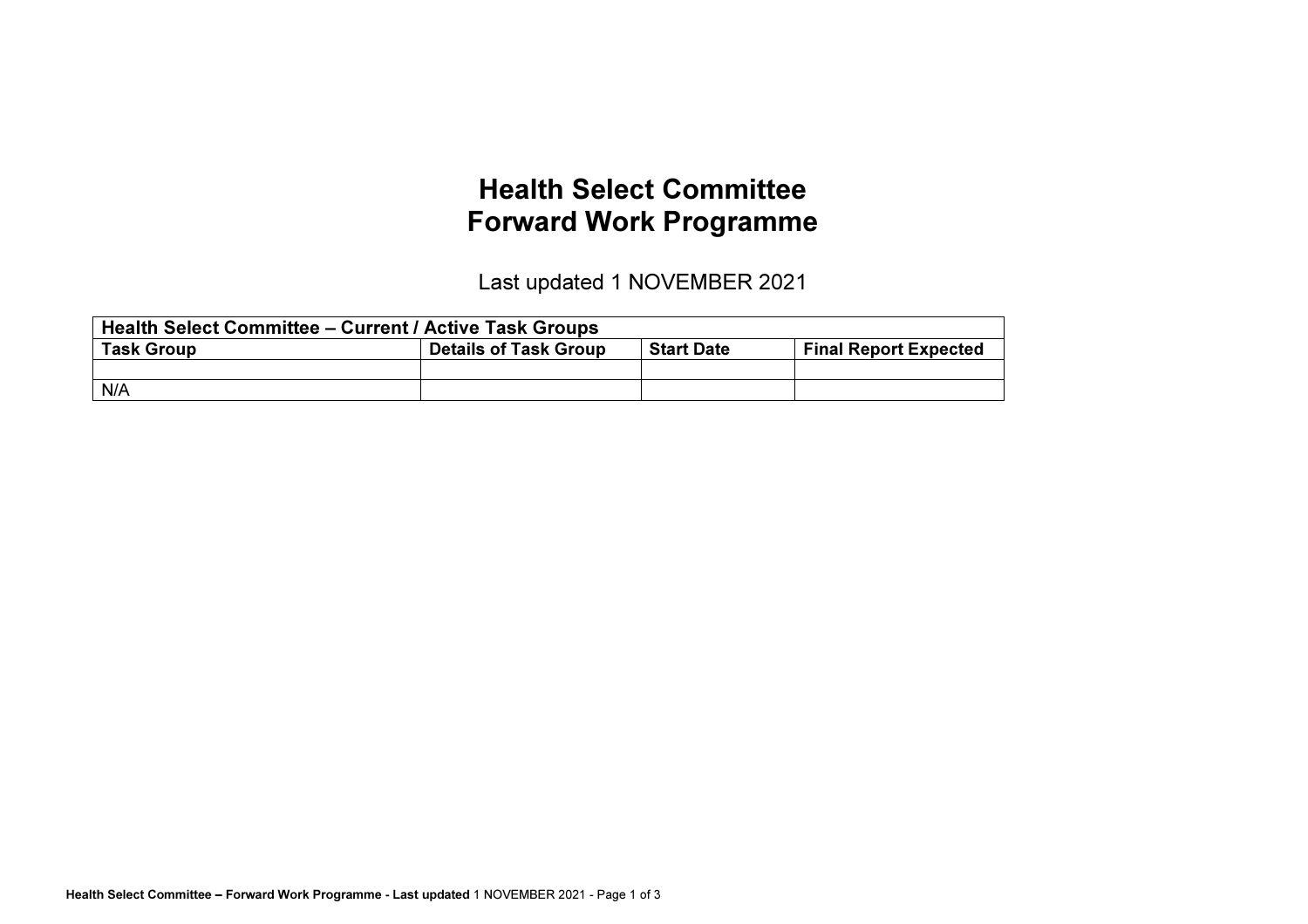| <b>Health Select Committee - Forward Work Programme</b> |                                                     | Last updated 1 NOVEMBER 2021                                                                                                                                              |                                                                      |                                                       |                                        |
|---------------------------------------------------------|-----------------------------------------------------|---------------------------------------------------------------------------------------------------------------------------------------------------------------------------|----------------------------------------------------------------------|-------------------------------------------------------|----------------------------------------|
| <b>Meeting Date</b>                                     | Item                                                | <b>Details / Purpose of Report</b>                                                                                                                                        | <b>Associate</b><br><b>Director</b>                                  | <b>Responsible</b><br><b>Cabinet</b><br><b>Member</b> | <b>Report Author</b><br>/ Lead Officer |
| 11 Jan 2022                                             | Update on the Shared<br>Lives Programme             | HSC to be updated on the programme which<br>helps people live as a part of a family, within the<br>carers home, where they receive the support or<br>care that they need. | Lucy<br>Townsend<br>(Corporate<br>Director -<br>People)              | Cllr Jane<br><b>Davies</b>                            |                                        |
| 11 Jan 2022                                             | <b>Wiltshire Health</b><br>Checks                   | An overview of the impact of the pandemic on<br>the Wiltshire Health Check initiative.                                                                                    | Kate<br><b>Blackburn</b><br>(Director -<br>Public<br>Health)         | <b>Cllr Simon</b><br>Jacobs                           | <b>Katie Davies</b>                    |
| 11 Jan 2022                                             | Future Plans for<br>Diagnostics in<br>Wiltshire     | Health Select Committee to be introduced to the<br>plans and strategy being developed within<br>Wiltshire relating to health diagnostics.                                 |                                                                      | <b>Cllr Simon</b><br>Jacobs                           |                                        |
| 11 Jan 2022                                             | Prevention and<br><b>Wellbeing Team</b><br>Overview | Health Select Committee to receive an update<br>of the work of the newly created Prevention and<br>Wellbeing Team.                                                        | Emma Legg<br>(Director -<br>Adult Care.<br>Access and<br>Reablement) | Cllr Jane<br>Davies                                   | Emma Legg                              |
| 1 Mar 2022                                              | <b>Adult Social Care</b><br><b>System Review</b>    | Health Select Committee to consider the<br>outcomes of a system review of Adult Social<br>Care.                                                                           | Lucy<br>Townsend<br>(Corporate<br>Director -<br>People)              | Cllr Jane<br><b>Davies</b>                            | Lucy Townsend                          |
| 1 Mar 2022                                              | Update on MHCLG<br>funding for Domestic<br>Abuse    | Health Select Committee to receive a 6 month<br>update on the application of MHCLG funding for<br>Domestic Abuse support.                                                 | Kate<br><b>Blackburn</b><br>(Director -<br>Public<br>Health)         | <b>Cllr Simon</b><br>Jacobs                           | Hayley<br>Mortimer                     |